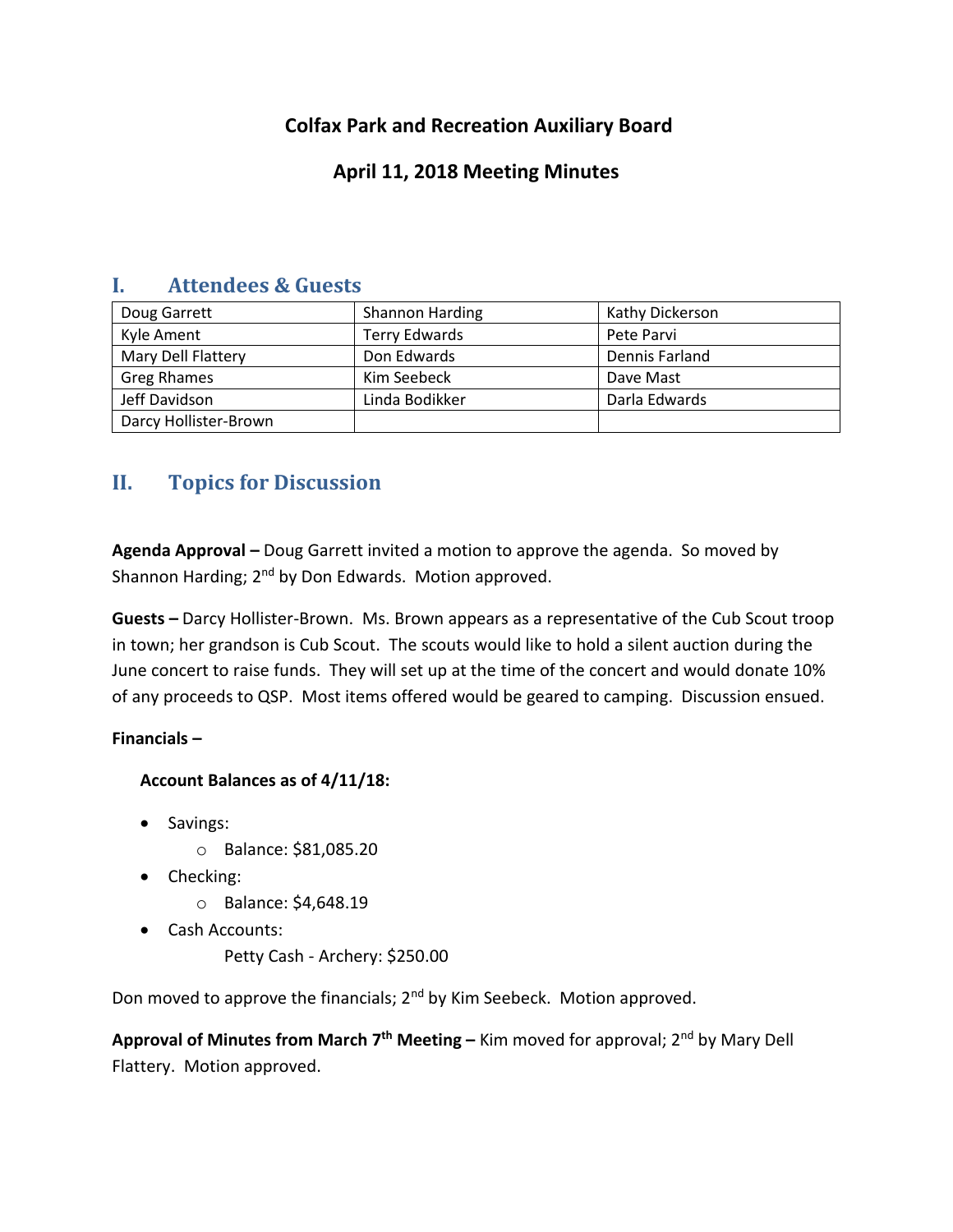#### **Committee Reports**

● **Promotions Committee –**Discussion centered on the new park brochure; Pat Utz is working on the project. Doug reported the deadline is approaching and our brochure design is somewhat tied to City's brochure timewise. Further discussion ensued, including mention of the other city parks in our park brochure. Mary Dell indicated the photo contest will continue on a quarterly basis, rather than a monthly one. Additionally, she noted the winning photographs may be used in a fundraising calendar.

Operations/Planning Committee – Doug reported that last week's workday was cancelled due to uncooperative weather. The April 14th workday will involve cleaning out the block building – at least half of it - for the upcoming Fifth Grade outing. City employees did not frame out any windows as previously hoped, so we need to get that done as soon as possible. Tony Edwards is willing to paint the interior of the building again, but the west side will need to be cleaned first. There is some leftover paint from the east end project, but more will be required to complete the work. Doug asked the Board, if members were free on Saturday, to please arrive at 9 a.m. to see what work could be accomplished. He further indicated that future messages re workdays and any tools or other items needed for that day's project would be posted on Facebook and the website. Next, Doug reported he had ordered additional kybos and they'll be arriving soon: one will be placed next to the ADA kybo and one will be placed near the entrance to the campground. After the Fifth Grade event, a kybo will be moved into the campground area. Additional kybos will be coming for the Kid's Fishing Derby and Rock the Quarry events in June. It was further reported that Kevin Hartgers will get water turned on in the next week or so. Lastly, Doug noted that either May 5th or 12th will be a tree planting workday.

**Steering Committee** – Kim finalized the developer package and issued it pursuant to an email list provided by Confluence; there were a total of 12 developers named. Within twelve hours, three of those on the list acknowledged the package but indicated they were not interested; each was primarily a commercial developer. The package indicated that a tour of the park and town would be available on April 21st at 11 a.m. Kim hopes to hear that some recipients of the package will attend.

#### **Old Business**

*2018 Concert/Relax in Colfax Promotion/Ad Campaigns* – Doug reported that Dennis Farland has secured hotel accommodations for the radio contest winner. Further, Doug will be setting up a time to meet with KCOB staff about the ad campaign soon. More information will be available thereafter.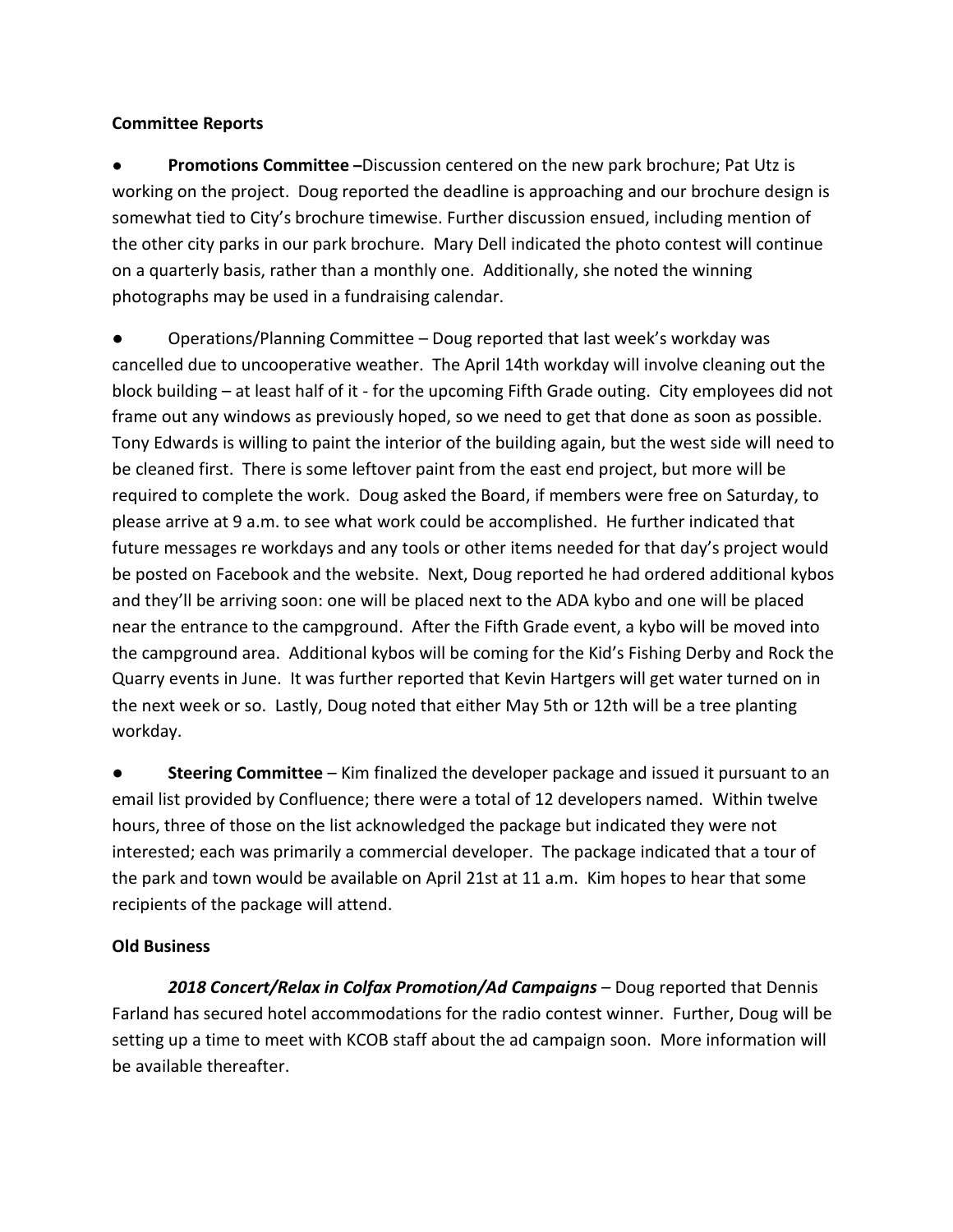*Update Iowa Tourism Grant Brochures/\$ 0 Cost/Due by June 30th* – See update in Promotions Committee report above.

*Watercraft Rental Shelter* – Doug reported the pad frame has been built. The concrete work will be performed by Bob Rhone and City employees as weather permits.

*Eagle Scout Projects/Camping Registration Kiosk* – The pad frame has also been completed for the kiosk, and the concrete will be poured as weather permits.

*Red Bridge Update* – Doug reported that the state historical grant sought by Joe Otto was not awarded as we'd hoped. However, Joe has indicated he learned he's got some paperwork to take care of, and he'll reapply for the grant thereafter. Doug noted there is a story appearing in today's Newton paper on the subject.

#### *Grant Applications Report:*

*Paint Iowa Beautiful/Interior Block Building Completion* – We've got paint.

*Trees Please/Trees Planting* – We'll plant trees in May.

*Prairie Meadows Community Betterment/Post & Cable Fence* – No word yet.

*Jasper County Foundation/30 Picnic Tables* – No word yet.

*Pump and Test Water on Large Well Head at QSP* – Although the funds were previously approved to test the water, it has not yet been performed. Doug is not sure when it will be performed, but he'll stay in contact with Bob Rhone.

*Road Behind Kum & Go* – As the Board should be aware, Doug sent out an email update on this subject. As a result of expressed concerns, including a concern about potential erosion in the area, a decision will be tabled at this time. Going forward, we'll continue to discuss the subject. At present then, we're not going to open up the road behind bus barn and Kum & Go to park users. Next, Doug recently learned from Bob Rhone that Mike Williams sold the car old wash and it will be torn down. As a result, there will be 55+ truckloads of concrete – can we use that to address erosion in the park? Or perhaps we don't want this material because it's not easy to store and use? Doug is not asking for a vote tonight – it's just something to think about. A brief discussion ensued.

*5 th Grade Outing April 19 & 20* – The outing will occur next Thursday and Friday. S'mores will be Thursday evening – once again, the necessary items were donated by Shugar's. Kum & Go will be donating pizzas for lunch on Friday. Doug indicated he is not certain whether anyone will be camping during this year's outing, but he expects he'll know more tomorrow after meeting with the teachers. The  $5<sup>th</sup>$  graders will be performing a clean-up project behind